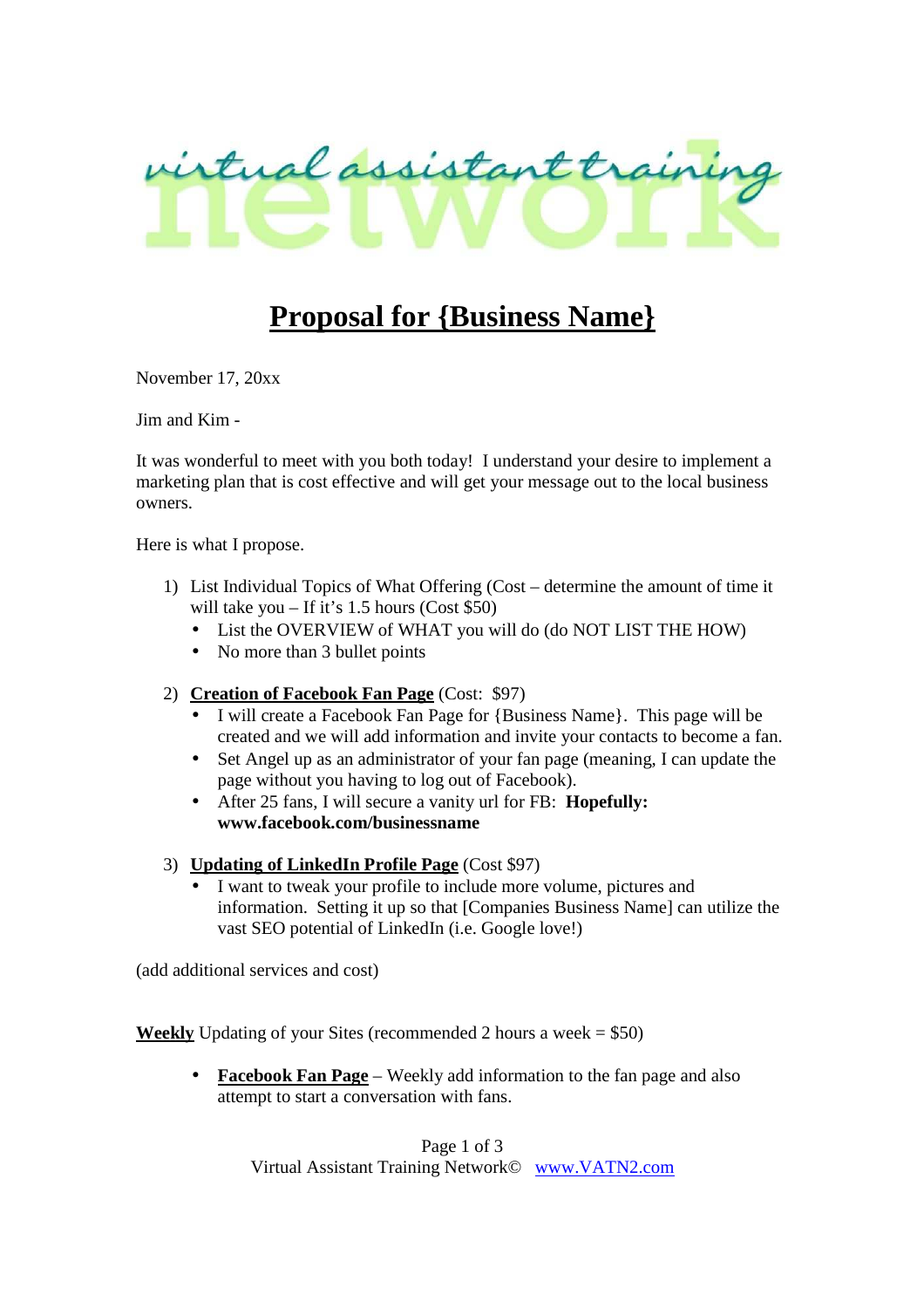

- **LinkedIn** Weekly update your LinkedIn status and search for other people to connect to on Linked In.
- **Google Alert** I will set up a Google Alert for you, so when your company is being indexed by Google. This is good information to have because it expands your internet presence. This alert will arrive in your email daily from Google.

(add additional items here)

What I will need from you:

# **One Time to VA**

- Pix of products (these can be put on a disk and given to me at C and C)
- Older newsletters (you can forward me those emails if you choose)
- Names of successful clients and groups you have done work for.

# **Communication / Notification**

- Email is the best communication with Angel. I will return phone calls as available. Please give me a 24 hour response window.
- We keep your files in cue, and will provide the services within the week promised.
- Events please give as much notice as possible for event posting (estimate  $2$ hours time – post on all Social Media outlets: FB, Twitter, LI and also on local sites to draw more traffic).
- Additional Services please let me know if you need to add additional services. Additional admin services are at a rate of \$30 an hour.
- You will hear from me at "odd" times. I am always thinking, poking, trying to figure out new ways of doing things and figuring them out. Marketing and Social Media are CONSTANTLY changing, it is my goal that we stay as much in front of the "change" as possible for you and your business.